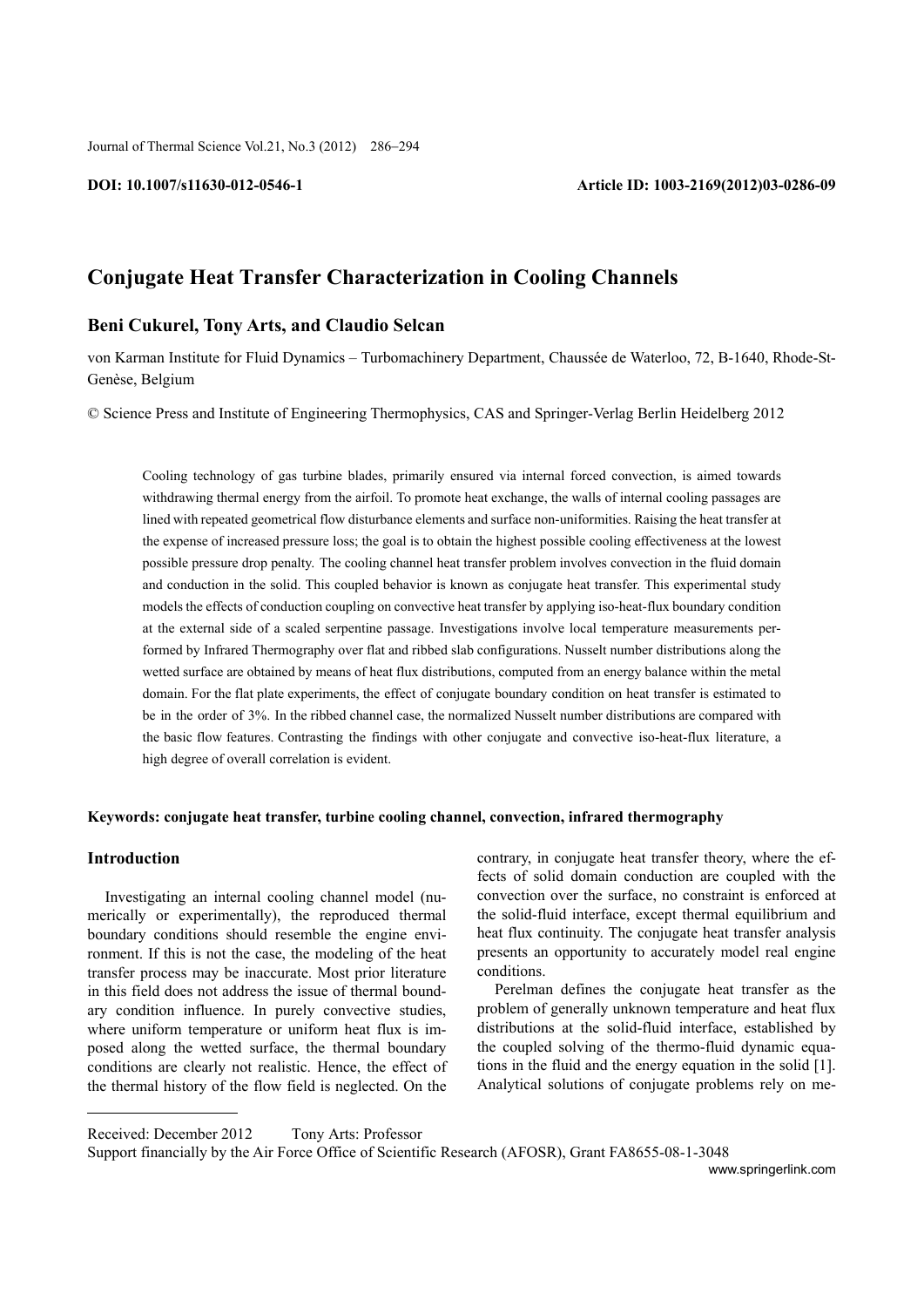| <b>Nomenclature</b> |                                          |                   |                                       |
|---------------------|------------------------------------------|-------------------|---------------------------------------|
| Bi                  | h $d/k_s$ [Biot Number]                  | Re                | Reynolds number                       |
| D <sub>h</sub>      | Channel hydraulic diameter               |                   | Temperature                           |
| EF                  | $Nu/Nu_0$ [Enhancement Factor]           | $\Delta T$        | $T_s$ - $T_\infty$ [temperature head] |
| h                   | $q/\Delta T$ [Heat transfer coefficient] | X                 | Axial Distance                        |
| H                   | Rib height                               | y                 | Lateral Distance                      |
| k                   | Thermal conductivity                     | z                 | Longitudinal Distance                 |
| K                   | $k_{\rm s}/k_{\rm f}$                    | <b>Subscripts</b> |                                       |
| Nu                  | $h D_h/k_f$ [Nusselt number]             |                   | fluid                                 |
| $Nu_0$              | $0.0243Re^{0.8}Pr^{0.4}$                 | S                 | solid                                 |
| Pr                  | Prandtl number                           | $\infty$          | freestream                            |

Beni Cukurel et al. Conjugate Heat Transfer Characterization in Cooling Channels 287

thods that determine the heat transfer from arbitrary nonisothermal surfaces [2]. Fundamental analytical studies have been presented by Luikov and Aleksashenko [3], who solved the heat transfer problem for the case of an incompressible laminar fluid flow along a flat plate with applying a uniform temperature distribution at the bottom surface of the solid. Quantifying the thermal resistance ratio of the plate to that of the laminar boundary layer, Luikov [4] introduced the Brun number as a conjugation criterion.

Considering the scarcity of experimental data geared towards conjugate heat transfer, the present work can be considered a baseline benchmark case for numerical validation. Uniform heat flux boundary condition is applied at the external side of a geometrically scaled test section of an internal cooling channel with flat and ribbed walls; surface temperature distributions are measured via Infrared Thermography. This study exemplifies the pioneering experimental efforts to include the effects of conduction coupling in forced convection applications.

## **Flow in a Ribbed Cooling Channel**

The relatively simple geometry of rib roughened internal cooling passages is misleading in a sense that the employed step disturbance elements introduce a number of complex secondary flow features into the mean stream, Fig. 1, [5].

Approaching from the right hand side of the figure the fluid enters the test section and encounters the rib. The stream experiences a strong deviation imposed by the obstacle, forcing it to adapt to the decreased channel cross section. It is accelerated in order to pass the rib and subsequently experiences an expansion further downstream, as the cross sectional area abruptly increases due to the backward-facing step. This is also supported by the large pressure drop located in the proximity of the rib [6].

The periodic behavior of consecutive acceleration in the vicinity of the obstacle and deceleration of the fluid in the inter-rib spacing is one most dominant aspect of

the flow field in rib-roughened channels. Since the fluid flow is not able to follow the abrupt changes of the surface, it is the sudden enlargement of the channel after passing the perturbator which causes the flow to separate from the surface. A free shear layer is formed upon the interaction between the separated flow and the reverse flow in the recirculation region downstream of the rib, Fig. 1.



**Fig. 1** Visualization of the Ribbed Channel Flow Field [5]

Apart from this recirculation region, the flow field exhibits a local separated flow region  $V_2$  on top of the perturbator as well as a small vortex  $V_1$  in the downstream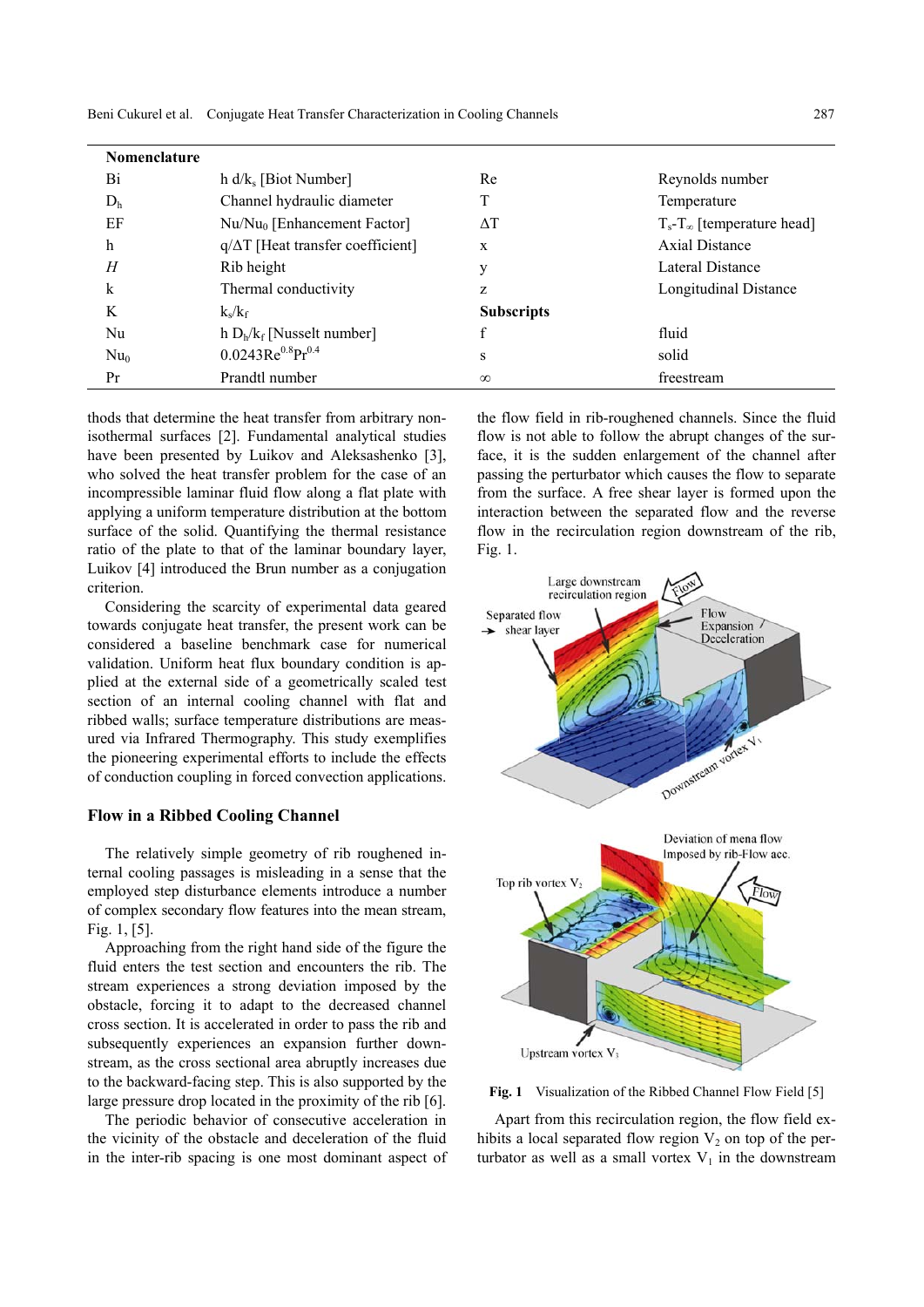corner between the rib and the channel bottom wall, as indicated by Rau et al. [6].

Further downstream, the mean flow passes the rib and the subsequent recirculation zone, and at the reattachment region, there exists an impingement towards the channel wall. Once the flow reattaches and aligns with the channel wall, the boundary layer redevelops and grows within the inter-rib spacing, until it approaches the next turbulator. The stream strongly impinges on the front surface of the rib, and the local vorticity gives rise to the vortex structure  $V_3$  [5].

## **Ribbed Channel Geometric Similarity**

The important geometric scales for flow development inside rib roughened cooling channels are aspect ratio, blockage factor, rib pitch to height ratio, rib angle of attack, rib shape and profile and number of ribbed channel walls. The blockage ratio is of major importance for the flow behavior in a rib-roughened channel. The majority of studies on heat transfer enhancement in literature involve configurations characterized by noteworthy small blockage or rib height to hydraulic diameter ratios with  $H/D<sub>h</sub> = [0.02-0.08]$ . In the present work, the test section geometrical dimensions are similar to the former studies carried out in this field at Von Karman Institute. The geometric parameters of the square channel are selected to yield a blockage ratio of 0.3, rib pitch to height ratio of 10, and angle of attack of 90°.

The chosen configuration combines the setting of a standard reference case, squared cross section, with a high blockage ratio of the channel. It results in a particularly complex flow behavior with high levels of turbulence and a substantially three-dimensional flow character [5]. Therefore it is suitable for a fundamental analysis of the rib-roughened channel flow. From the perspective of aerodynamic similarity to engine conditions, experiments are conducted at Re= 40,000. For conjugate heat transfer considerations, engine representative Biot number, Bi, and solid to fluid thermal conductivity ratio (K) are used, 1 and 600 respectively. At such a high thermal conductivity ratio and Biot number being in the order of unity, considering both thermal and convective resistances are of the same order, the conjugate effects are expected to be augmented.

## **Experimental Facility**

The facility is a simplified model of an internal cooling blade channel that is scaled up by a factor of 15. It consists of three pieces such as the inlet, test and exit sections and each section has a cross-sectional dimension of 75x75mm, with longitudinal dimension of 1400mm, 1260mm, 800mm respectively. The basic schematic of the test section can be found in Fig. 2.

The test section consists of several components, where at the base of the channel a flat slab made of Steel AISI304 rests. The thickness of the slab (25mm) has been chosen such that it respects the similarity with the serpentine channels of a turbine blade where the Biot number is approximately equal to 1.



**Fig. 2** Schematic of the Experimental Facility



**Fig. 3** Ribbed Slab Test Section and Camera [mm]

The steel slab is painted black with uniform highly emissive layers of Nextel Primer 5523 and Nextel Suede Coating 428-26, by means of an airbrush. The black coating is mat, soft and due to diffuse reflection the surface is non-dazzling. The end finish is found to be suitable for infrared measurements due to its black-body like behavior, albeit the camera is calibrated for the specific setup and the performance of the black paint is merely a matter of measurement quality. At the external side of the bottom wall, the slab is heated by means of a 25μm thick Inconel sheet which is powered by a 16V-150A DC power supply. The current is dissipated as thermal energy by the Joule effect and is conducted away by the parts in contact. Inconel provides uniform heat flux across the applied area and retains strength over a wide range of temperatures.

The slab is instrumented with 14 T-type thermocouples, held in place by Omega OB-101 thermally conductive, electrically insulating paste, applied to 3mm holes drilled in the metallic slab at several locations along the slab. The thermocouples are located 0.5 mm away from the surface of the slab, and considering the Biot number,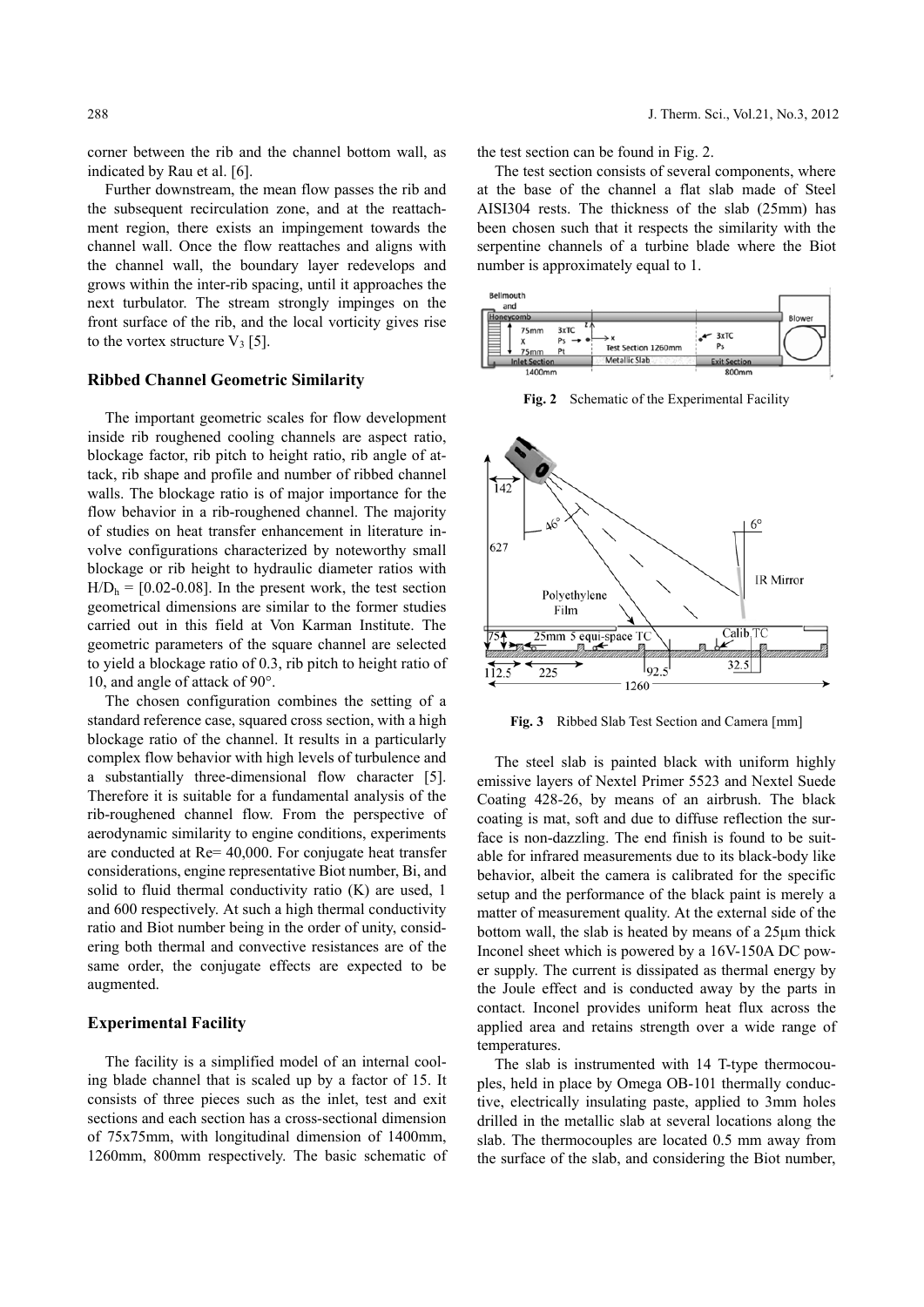approximately  $10^{-3}$ , for this characteristic length, it is observed that the temperatures measured at the thermocouple bead locations are equivalent to surface measurements.

The FLIR SC3000 infrared camera (with a total resolution and thermal sensitivity of 240x320 pixels, 0.02°K respectively) is located at 46° from the vertical, Fig. 3. Since the radiation exchange of surfaces are linearly proportional with the view factor, this configuration is selected to provide a good compromise for pixels on both the vertical and horizontal surfaces. The downstream face of the rib, along with the rib-shadowed portion of the inter-rib space is observed via a Newport 75K00ER.3 mirror, featuring a reflectance in the order of 95 percent in the 8-9 micron range of the camera.



**Fig. 4** Raw IR Image Object Signal

## **Calibration Methodology**

Infrared thermography for surface temperature interrogation is based on an accurate calibration of the object signal acquired by the IR observation camera against the test surface temperature.

The infrared radiation, emitted by the model and its surroundings, is absorbed by the photon-detectors of the infrared camera for which the signal intensity is a function of slab area and temperature as well as relative orientation of the surfaces. The irradiation is subsequently converted to electrical signals, "object signal", at each pixel.

In the case of the ribbed slab configuration, due to the three-dimensionality of the surface, the application of a pixel-by-pixel calibration is not possible, since it demands a well quantified temperature distribution on the test surface, which is unfeasible to attain. Hence, in the present investigation, a single point calibration procedure is utilized. This methodology is based on the assumption that the slope of the calibration curve is constant for all the pixels of the image, which enables the use of a single curve found at the reference point, with well known temperature, to retrieve the complete temperature map across the test surface.

Acquisition of a series of reference temperature levels, which span the bandwidth exhibited during the experiment, yield a calibration curve correlating camera signals with thermocouple readings.

Figure 4 presents the raw object signal as acquired by the camera during data acquisition. The superimposed rectangular regions (calibration reference zones) indicate the location of the thermocouples embedded into the slab, as observed directly and reflected from the mirror. Considering the large difference in view factors of the direct and mirror reflected portions of the image, independent in-situ calibrations are performed. For the pixels outside of the calibration zone, the out of focus effects are compensated by acquiring infrared images under conditions where the slab is at uniform ambient temperature; and the deviation of object signal from the reference zone is utilized as a local bias shift.

## **Image Processing**

All segments of the image are transformed independently by a perspective transformation, which uses bicubic interpolation, and are projected onto a plane, Fig. 5. Since this procedure is conducted independently on different regions of the geometry and the perspective of the camera varies significantly along the image, it is not possible to define a true uniform scale factor. Nevertheless, the mean scale factor is calculated to be 2.64 pixels/mm.



**Fig. 5** Perspective Corrected Temperature [K]

The temperature data presented in Figure 5 has several limitations, one being the non-periodic temperature distribution in the rib domain. Specifically, this can be observed by the temperature distribution at the end of the pre-rib region not coinciding with the temperatures towards the end of the following inter-rib domain. The non-periodicity is evoked by several factors, such as the finite slab length (axial edge effects), heating of the bulk flow, and the aerodynamically non-fully-developed flow field. This would have been unproblematic if there existed surface temperature data for the entire test section, enabling formation of a finite element model over the complete slab to retrieve the local surface heat flux dis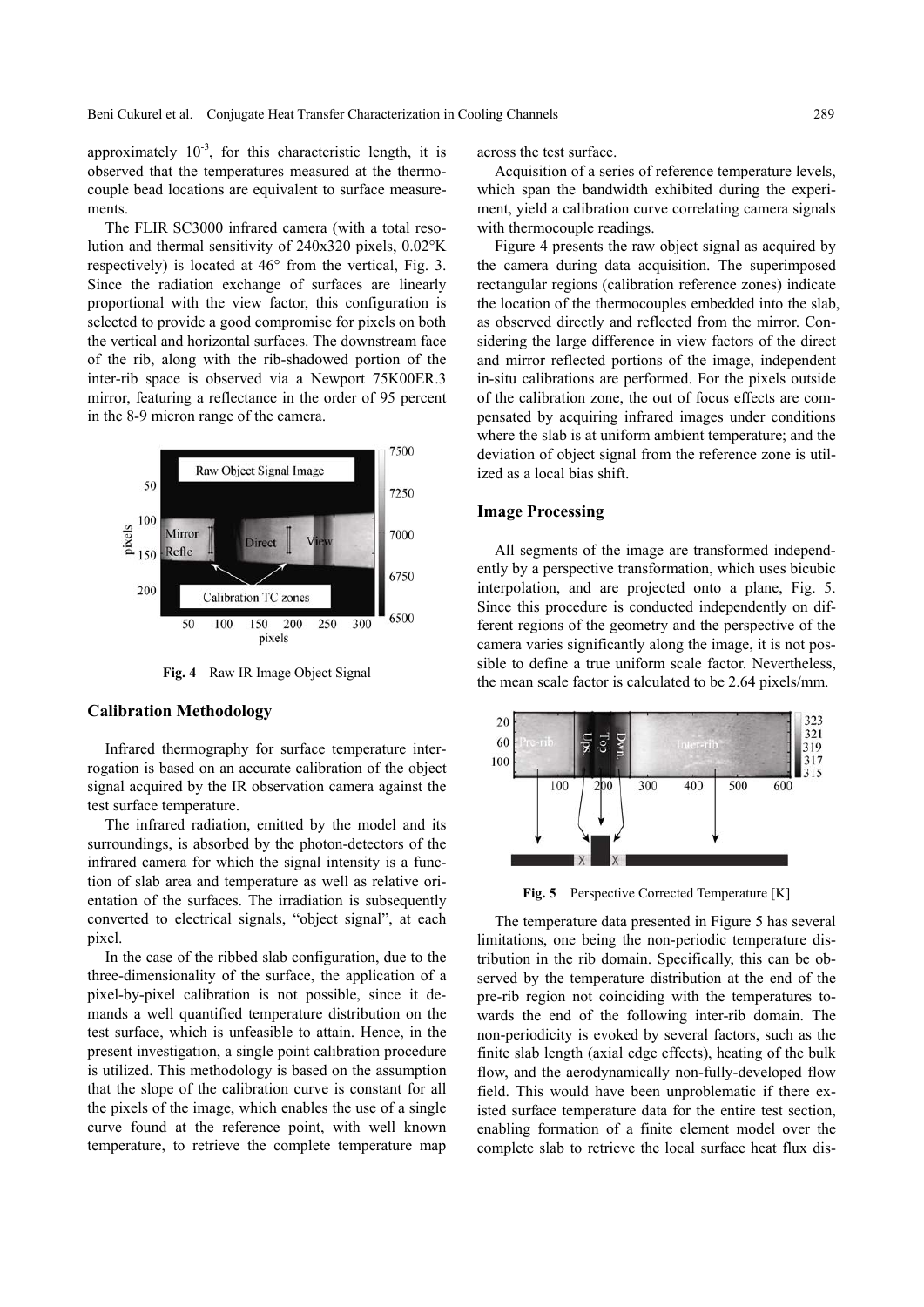tributions. The issue arises since the surface temperature data exists for only a sector of the test section, hence a limited segment of the slab can be modeled numerically; but the necessary boundary conditions to impose on the transverse faces of the cut geometry are ambiguous. Imposing adiabatic boundary condition would be highly unrealistic considering that there are large local thermal gradients present within a rib passage. Furthermore, imposing periodicity boundary condition on a non-periodic temperature domain, results in superficial heat sources and sinks.

Thus, one of the reasonable approximations is to force temperature periodicity directly on the measured infrared data by linearly weighted (based on axial position) averaging of the overlap regions. This creates a realistic temperature distribution for a generic ribbed channel where periodicity holds. Finally, in order to reduce the noise content, a median filtering methodology is used. The temperature distribution across the channel is averaged with respect to the symmetry plane, followed by a Gaussian low pass filter to smooth out spuriously high gradients.

## **Surface Heat Flux Computation**

To acquire the surface heat flux distribution, the bottom metallic wall of the test section is modeled by a finite element method solver, COMSOL. The commercial code solves the 3-D Fourier conduction equation throughout the model to compute the temperature distribution inside the solid body. The boundary conditions for the numerical 3-D conduction problem are uniform heat flux along the external surface, in this case 1733  $W/m^2$ , measured temperature distribution on the top surface, adiabatic lateral walls and periodic boundary condition on the transverse direction where the solid, in reality, is interrupted, Fig. 6. The mesh consists of over  $1.5E<sup>6</sup>$  tetrahedral elements with a maximum body and surface element size of 1mm and 0.1mm respectively.



**Fig. 6** Ribbed Slab FEM Model

## **Uncertainty Analysis**

Performing experiments at the operational Reynolds number of 40,000, the uncertainty on Reynolds number, introduced by pressure and temperature measurements, is

estimated as δRe/Re=3.3%. The overall uncertainty on infrared wall temperature measurements is δTwall=0.34°K. This results in a combined uncertainty in Nusselt number of δNu/Nu=3.7%.

## **Hotwire Anemometry**

To supply complementary CFD simulations with appropriate aerodynamic inlet boundary conditions, hotwire anemometry measurements are conducted at the immediate upstream and downstream of the test section with smooth side walls. The test section inlet measurement plane is located 18.6  $x/D_h$  downstream of the channel leading edge, and the test section exit plane is  $16.8 \text{ x/D}_{h}$ further downstream. At both axial positions the 75x 75mm square test section is divided into 3348 grid points such that 85% of the vertical direction (z-direction) and 100% of the horizontal direction (y-direction) has been resolved by a grid size of  $1mm^2$ . The L-shaped hotwire is translated for the vertical and rotated for the horizontal motion. Hotwire anemometry data is acquired at 100kHz for one second duration at each grid point, and the resulting distributions are presented for channel Reynolds number of 40000.

The velocity profile is acquired by means of averaging the unsteady hotwire anemometry data at each grid point of the planar test section inlet and exit measurement locations. At both locations towards the channel walls, viscosity driven gradual decrease in mean flow velocity is observed, Fig. 7. Moreover, the symmetry plane velocity profile, is compared with the n<sup>th</sup> power law,  $u/u_{\infty}$ =  $(2y/D<sub>h</sub>)<sup>1/n</sup>$ , which is established for turbulent pipe flow. With n=6.6 at the investigated Reynolds number, a great similarity is observed between the empirical correlations and the experimental findings. The bulk velocity in the channel centerline is calculated to be 8.0 m/s, where as the passage average is 7.0 m/s.



**Fig. 7** Normalized Velocity Distribution

At the test section inlet and exit, the displacement thicknesses are calculated to be  $\delta_{1i}=4.7$ mm and  $\delta_{1e}=$ 5.5mm, where the growth is indicative of boundary layer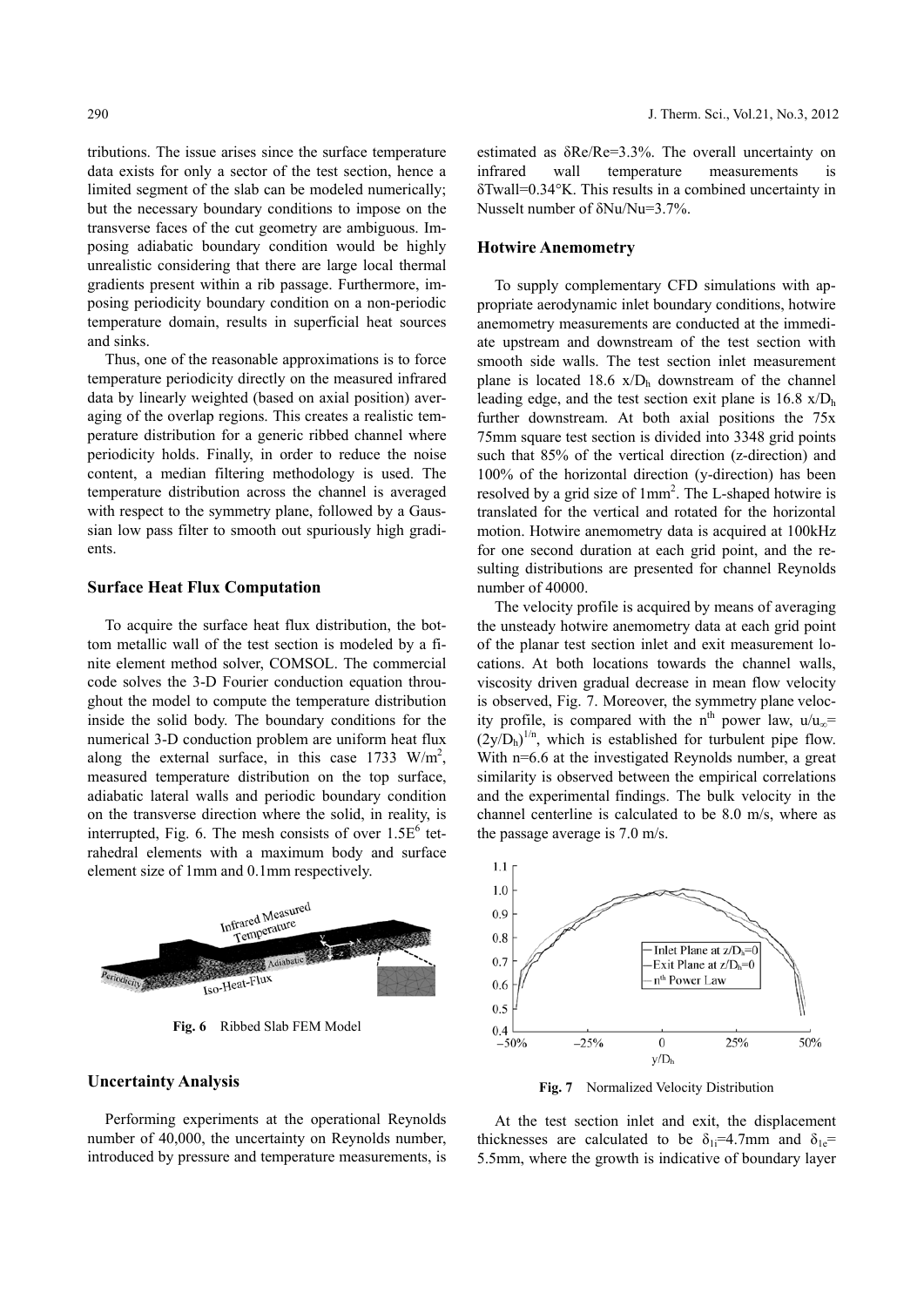development; similar observations can be made for the momentum thicknesses,  $\delta_{2i}=3.5$ mm and  $\delta_{2e}=4.1$ mm. Shape factor, calculated by the ratio of the displacement and momentum thicknesses  $H_{12} = \delta_1 / \delta_2$ , is typically used for characterization of the state of the boundary layer. In this case, at both measurement planes, the shape factor is calculated to be in the order of  $H_{12}=1.33$ , consistent with fully turbulent boundary layer.

The time resolved velocity data enables the computation of turbulence intensity at a particular location, which is defined as the ratio of the perturbation root mean square with respect to the mean channel centerline velocity. The planar turbulence intensity distributions can be found in Fig. 8, where the channel averaged turbulence intensity is calculated to be 5.3% and 6.2% respectively at the inlet and exit. The clear quadrant symmetry is formed by the square geometry of the test section where the boundary layers from adjacent walls merge, creating low turbulence intensity regions in an X-pattern.



**Fig. 8** Turbulence Intensity Distribution

The distribution of turbulence intensity across the channel can be explained by the existence of different regions in the turbulent boundary layer. The main force driving the free stream turbulence is associated with the eddies generated in the boundary layer. Towards the edges of the channel, around sub and buffer layers, the sharp decrease in turbulence intensity is due to relatively weak eddy shear stresses. Around the log-layer, a steep increase in turbulence intensity is detected; this is expected considering the large eddy shear forces at region of generation. Focusing towards the outer layer, as the inertial forces become more and more dominant, a gradual transition to free stream can be observed. At the geometric center of the channel, where turbulence intensity is low, the inertial forces are the dominant features of the local flow field. Towards the center of the inlet plane, the turbulence intensity is 1.6%, significantly less than the values observed further downstream, in the order of 4.1%. This may be indicative of inlet plane boundary layer eddies not penetrating as much to the channel core flow with respect to the exit plane.

The longitudinal augmentation in turbulence intensity,

as well as the growth in displacement and the momentum thicknesses, is an indication of the not fully developed flow across the test section. Moreover, the mean ε dissipation rate across the channel is computed to be 8.5 Watts/kg and the related channel averaged Kolmogorov scale is 0.15mm.

## **Flat Plate Investigation**

In order to verify the experimental conjugate heat transfer technique, as well as for conducting baseline investigations, the initial conjugate experiment is conducted on the flat plate geometry where uniform heat flux boundary condition is applied at the external side of the channel bottom wall. From a conjugate heat transfer perspective, such elementary geometries are crucial for comparison with purely convective iso-heat flux and iso-thermal wetted interface boundary conditions.

While the blower supplies the experimental rig with ambient temperature air for convection over the slab, the power supply connected to the Inconel foil is turned on, and the heat flux under the slab is gradually increased to 1167 W/m². Until steady-state conditions are reached, all temperatures along and under the slab, over the optical film and in the test section are monitored online and periodically. Once the test-section reaches steady conditions at Reynolds number 40000, 30 infrared images are acquired.

Then, the surface heat flux distribution of the wetted surface is acquired from the FEM solver. The local surface heat flux indicates that the conduction from bottom to top of the slab is not 1-D, and the error associated with such an assumption can be as high as 25% locally in the edges and in the order of 10% around the channel centerline. In the absence of a change in lateral conduction pattern, the change in normalized symmetry-line heat flux distribution can only be explained by axial conduction, in this case relatively small, in the order of 2.5%.

#### **Nusselt Number Distributions**

For parallel turbulent flow over a fully turbulent, no pressure gradient flat plate, with fixed aero and thermal boundary layer shapes, the corresponding iso-heatflux and iso-thermal interface boundary condition Nusselt number correlations are

and

$$
Nu_x=0.0308Re_x^{4/5}Pr^{1/3}
$$
 (1)

$$
Nu_x=0.0296Re_x^{4/5}Pr^{1/3}
$$
 (2)

respectively [7].

In the test case, the flow starts developing further upstream of the heated section, i.e. the aerodynamic boundary layer starts developing prior to its thermal counter-part. Its effect on local Nusselt number is rectified by an unheated entry length correction [8],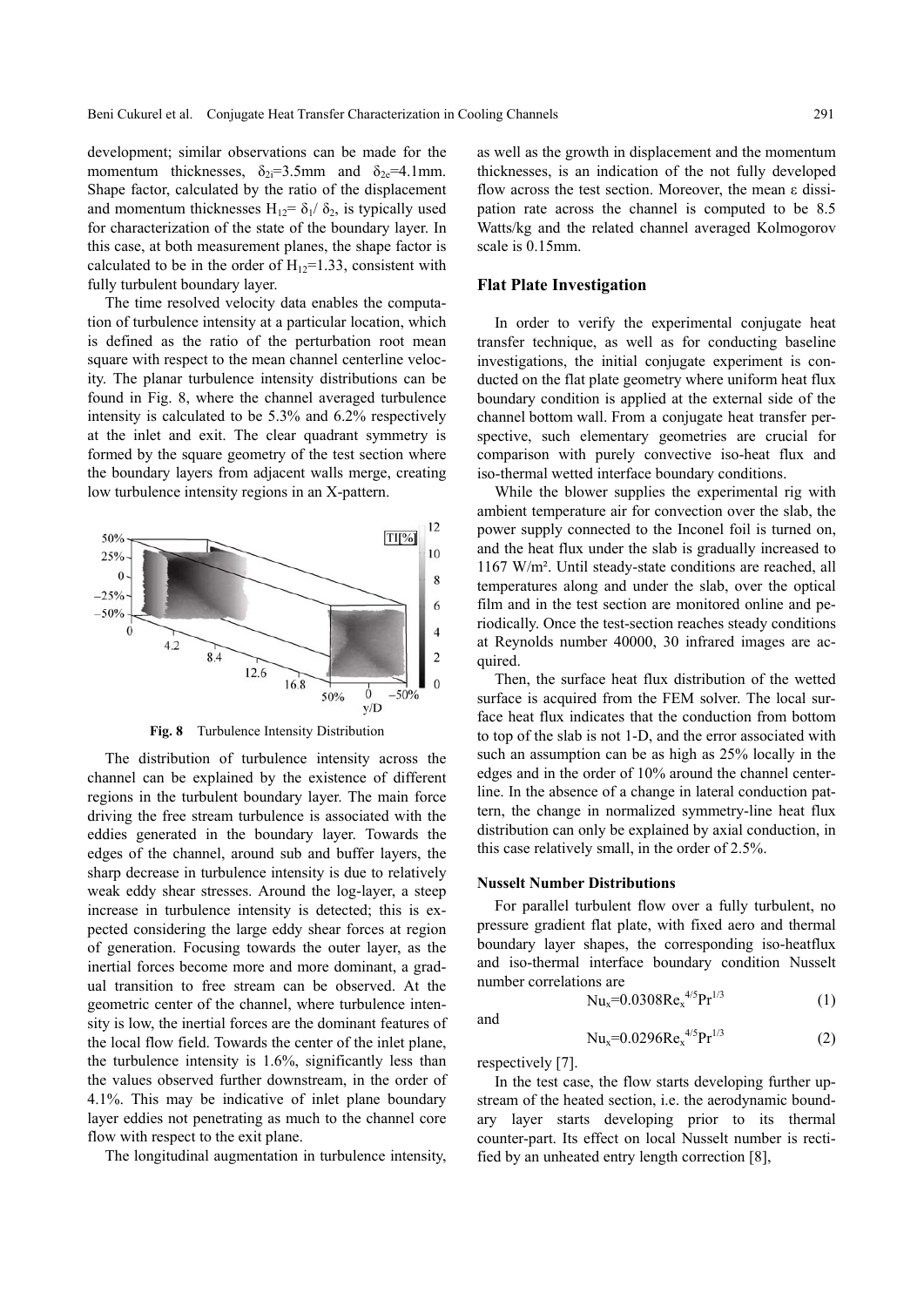$$
Nu_{x\xi} = Nu_x(1 - (\xi x)^{9/10})^{1/9}
$$
 (3)

where  $\xi$  is the inlet unheated section length (1400mm) and x is calculated locally from the beginning of the inlet section. The wall of the unheated starting section, where  $x \le \xi$ , is assumed to be at the same temperature as the air free-stream. Utilizing Eq. 1 and Eq.2 and by correcting for the unheated aerodynamic inlet length in Eq. 3, it is possible to acquire baseline Nusselt number distributions for purely convective heat transfer cases.

Figure 9 presents the experimental span-wise averaged conjugate Nusselt number distribution with error bars, along with the theoretical cases where the interface boundary condition is iso-heat-flux and isothermal. The longitudinal dimension is normalized by the local Reynolds number, with length scales measured in reference to the heated slab leading edge. In all three cases, due to thermal boundary layer development, there is a monotonous decrease in Nusselt number at increased axial position.



**Figure 9** Conjugate Flat Plate - Widthwise Averaged Nusselt number

The isothermal boundary condition case is a lower bound on heat transfer since, as the thermal boundary layer develops, the descended layers of fluid at the adjoining wall come into contact with closer solid temperatures, decreased temperature head, resulting in reduced heat flux. As less work is done on the local thermal boundary layer, the cross-sectional temperature gradients near the wall reduce in the downstream direction, yielding lessened heat transfer. In contrast, for the iso-heatflux case, an equal amount of work is inflicted on the thermal boundary layer, independent of local heat transfer coefficient.

In the conjugate case, in addition to the adverse effects of thermal boundary layer development on Nusselt number, the conduction within the solid has also an impact on local heat transfer. On one hand, the axial conduction within the solid in the flow upstream direction ensures more than isothermal local heat flux. But, on the other hand, since the solid can't sustain as large thermal gradients as the iso-heat-flux boundary condition, the resultant conjugate heat transfer is less than this limit. It is impor-

tant to note that, within the uncertainty, the experimental conjugate results are in between the two limiting cases, consistent with theory which states that the iso-heat flux boundary condition is an upper bound on the iso-thermal interface boundary condition, and all conjugate Nusselt number distributions must lay within these two limits [9].

Overall, the selection of conjugate boundary condition over the convective counter parts has a relatively small effect on Nusselt number, in the order of 3%; expected considering the turbulent flow and at relatively high Reynolds number over a flat plate [10]. Comparing the findings with the analytical conjugate heat transfer investigations [11], similar observations can be made. Defining a local Brun number

$$
Br_x = (d/x) K^{-1} (Pr Re_x)^{1/3}
$$
 (4)

yields  $Br_x = 0.06$  for the conjugate flat plate. From Ref. [11], the conjugate deviation from the isothermal boundary condition is given by,

$$
X=1-2.98 \ \phi_w/((1-\phi_w) \ Br_x) \tag{5}
$$

where  $\phi_w = 1/(1-2\text{In}(\phi_w)+8.89/\text{Br}_x^2)^{0.5}$ , which is the relative temperature drop across the plate thickness with respect to the plate external side temperature difference from the bulk flow. In this case, the computed  $\phi_w=0.02$ , and the subsequent deviation of the conjugate boundary condition case from its iso-thermal counterpart is  $X=2\%$ , consistent with the findings in Figure 9.

## **Ribbed Channel Investigation**

In order to quantify the effects of conduction in convective heat transfer for geometries where local protrusions are present, similar infrared thermography investigations are conducted for the ribbed slab configuration.

Applying the measured surface temperature distribution to Comsol as a boundary condition, it is possible to acquire the heat flux distribution within the solid, as presented in Figure 10. It is important to point out that there exists large heat flux redistribution in the metallic domain, an artifact of the solid conduction. This effect is observed to be especially dominant in the vicinity of the rib which creates a local heat sink, Figure 10.

With the local temperature and the surface heat flux, it is possible to calculate Nusselt number distributions over the wetted surface. In order to quantitatively assess the impact of artificial roughness elements on internal cooling channels and thus determine the relative heat transfer enhancement, the Nusselt number is normalized by the Dittus Boelter flat plate heat transfer correlation (Nu<sub>o</sub>) with the new parameter referred to as enhancement factor (EF).

Figure 11 illustrates the enhancement factor distributions over the test section. Considering the insight about the flow structures which Particle Image Velocimetry experiments of Casarsa [5] provide, it is possible to iden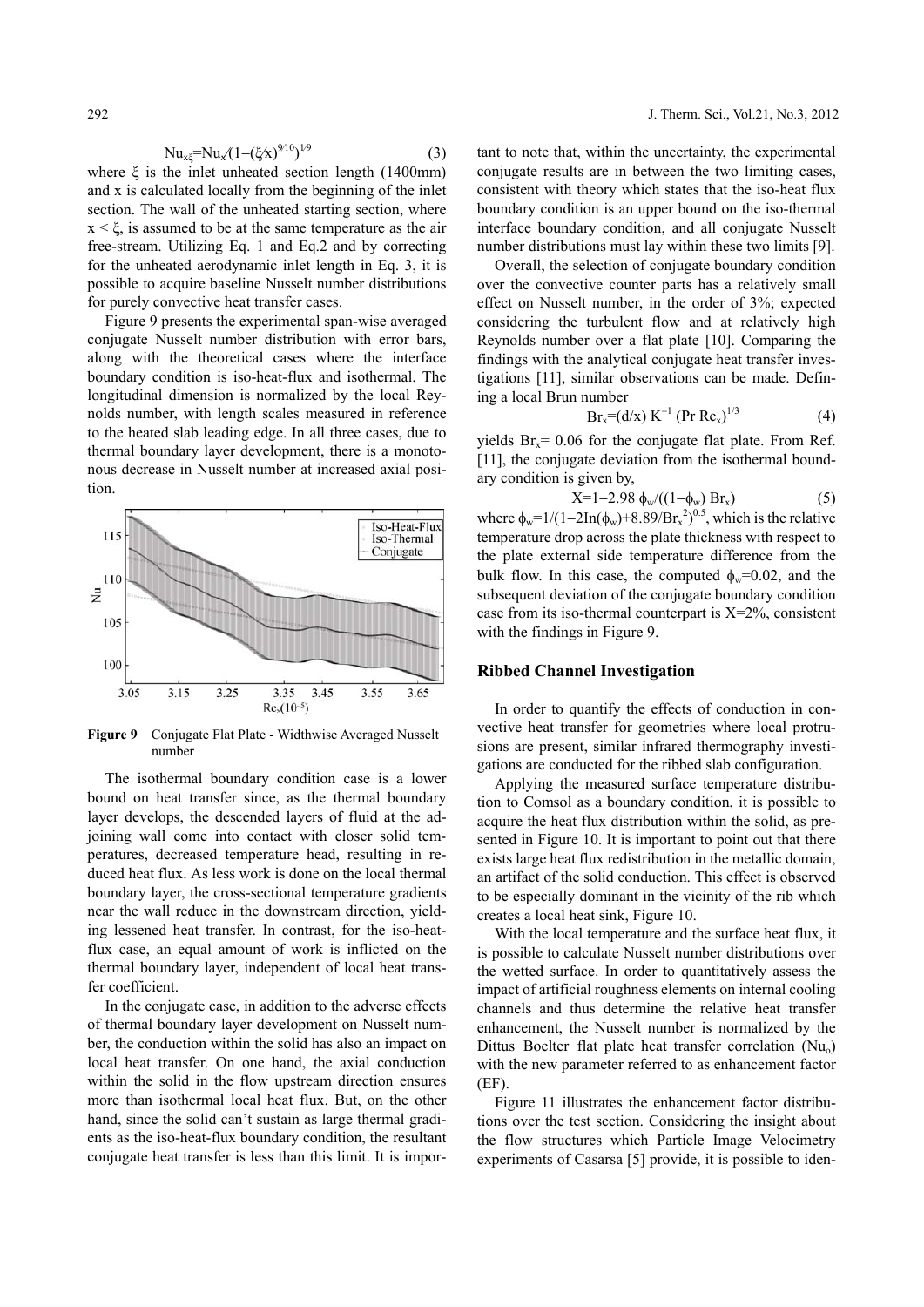tify some unique distributions of enhancement factor associated with the nearby flow features. On the upper half of Figure 11 are the surface streamlines superimposed from Ref. [5]. The schematics denoted on the side of the figure are the  $V_3$ ,  $V_2$  and  $V_1$  vortex structures, located in front of, over, and behind the rib respectively, observed around the channel symmetry line.

Entering the ribbed test section from the left hand side,  $-6 \le x/H \le -3.8$ , the flow through the inter-rib spacing reattaches and aligns with the passage successional to the rib downstream recirculation region. The progressive decrease in enhancement factor in the region further downstream,  $-3.8 \times x/H \le -1.5$ , is attributed to a redeveloping boundary layer.



**Fig. 10** Solid Heat Flux Distribution around the Rib

In Figure 11, the upstream rib face is denoted by the −1.5<x/H<−0.5 domain. As the mainstream flow approaches the turbulator,  $-1.5 \times x/H \le -0.8$ , the characteristic flow structure  $V_3$ , situated immediately upstream, induces a noticeable blockage effect which prevents the cool bulk flow to come in contact with the lower portion of the rib upstream surface. This is evident by the low enhancement factor developing in the corner region. Above this  $V_3$  covered portion, strong flow impingement on the front surface of the rib is indicated by the peak in enhancement factor observed at around x/H=−0.8.



**Fig. 11** EF at the Projected Boundary

The overall highest EFs are observed at the top face of the rib, −0.5<x/H<0.5. Here, as induced by the strong flow deviation imposed by the turbulator and the decrease in effective passage cross section, a region of locally augmented heat transfer is created in the presence of high momentum flow. A gradual widening of the local EF peak can be seen towards the lateral wall which is in

agreement with the larger, more diffuse, vortex formation  $V_2$ .

The downstream surface of the rib,  $0.5 \le x/H \le 1.5$ , along with the immediate downstream in the axial direction, 1.5<x/H<2, are the regions where the lowest EF values are observed. This is attributed to the presence of the recirculation bubble governing the rib downstream region. Resulting in a region of local low momentum and reversed flow, the heat transfer in this area is considerably decreased when compared to the rest of the passage. In addition to the global separation, there is the existence of a counter clockwise rotating vortex  $V_1$ , further isolating the region from the mainstream flow,  $0.9 \le x/H \le 1.5$ . The rise in EF in streamwise direction,  $1.5 \times x/H \le 6$ , is induced by increased influence of cool mainstream flow within the separation bubble, at regions further away from the rib.

Overall, the average EF on the upstream rib face is relatively high, 2.34, due to the impingement of the mainstream flow on the surface. On the rib top face, the EF is even further augmented, 2.99, due to the local increase of momentum by the decrease in effective area. On the downstream side of the rib, the lowest average EF is observed, 0.86, due to the large separated region behind the step. The rib, inter-rib and domain averaged EFs are 2.07, 2.01 and 2.02 respectively.

## **Comparison with Literature**

Figure 12 presents the comparison of the findings on the channel symmetry line with respect to similar studies conducted in prior literature. The convective liquid crystal data are the results gathered by Cakan [12] in his experiments conducted with the iso-heat-flux boundary condition at Re=30000. The "LES" data is from an internal study at VKI, based on the current conjugate test case [13]. Agostini et. al. conducted similar conjugate heat transfer experiments in a ribbed channel [14]. All test cases show remarkable resemblance to the current experimental data set.



**Fig. 12** Symmetry Line EF Comparison